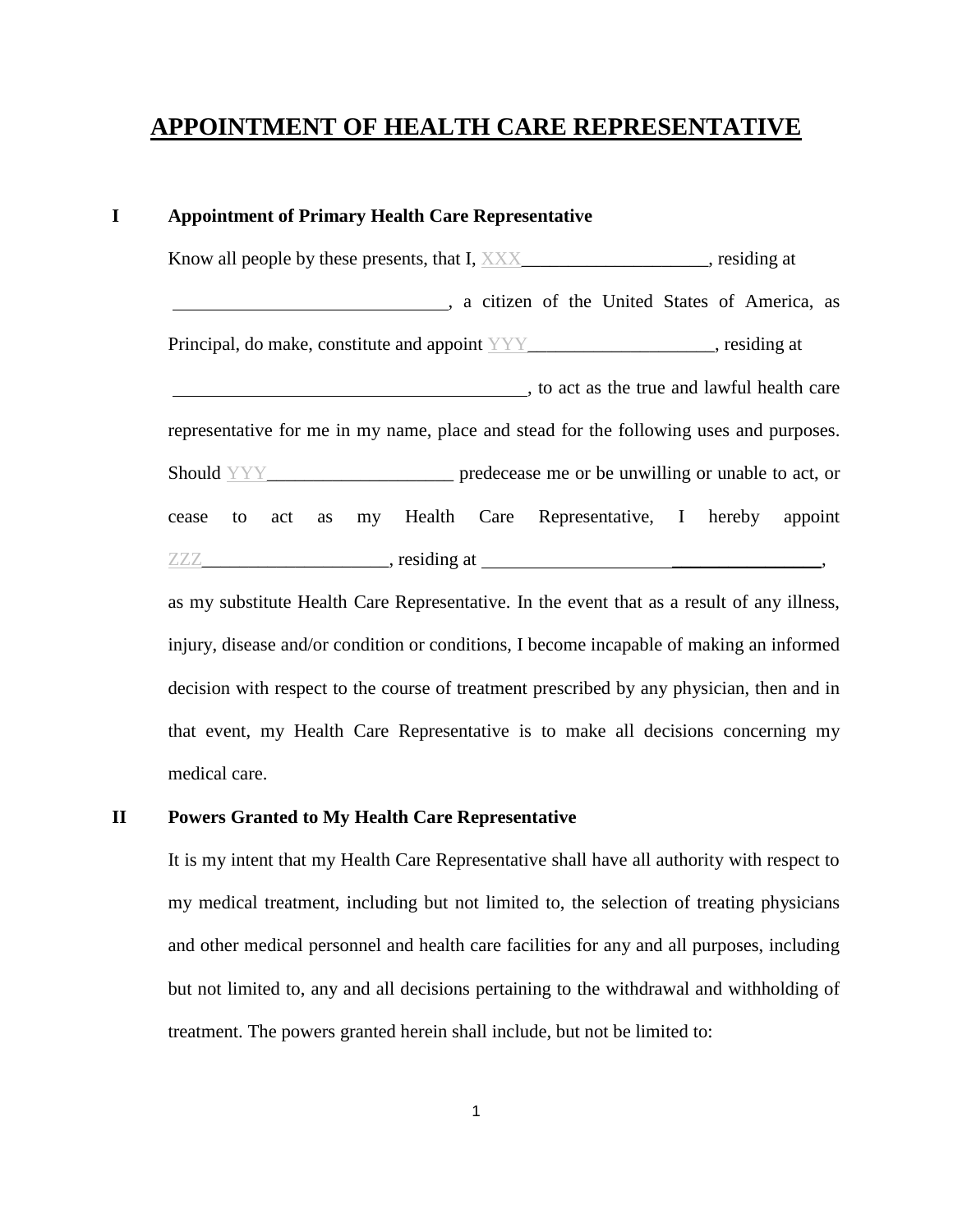A) Employ and Discharge Health Care Personnel: The employment and discharge of medical personnel including physicians, psychiatrists, dentists, nurses and therapists as my Health Care Representative shall deem necessary for my physical, mental and emotional well being, and to pay them or cause to be paid to them reasonable compensation

B) Gain Access to Medical Records and Other Personal Information: To request, receive and review any information, verbal or written, regarding my physical or mental health, including medical and hospital records, and to execute any releases or other documents that may be required in order to obtain such information, and to disclose such information to such persons, organizations, firms or corporations as my Health Care Representative shall deem appropriate.

C) Authorize Relief from Pain: To consent to and arrange for the administration of pain relieving drugs of any kind or other surgical or medical procedures calculated to relieve my pain, including unconventional pain relief therapies which my agent believes may be helpful, even though such drugs or procedures may lead to permanent physical damage, addiction or hasten the moment of (but not intentionally cause) my death.

D) Grant Releases: To grant, in conjunction with any instructions given under this Article, releases to hospital staff, physicians, nurses and other medical and hospital administrative personnel who act in reliance on instructions given by my agent or who render written opinions to my agent in connection with any matter described in this Article from all liability for damages suffered or to be suffered by me; to sign documents titled or purporting to be a "Refusal to Treatment" and "Leaving Hospital Against Medical Advice" as well as any necessary waivers of or releases from liability required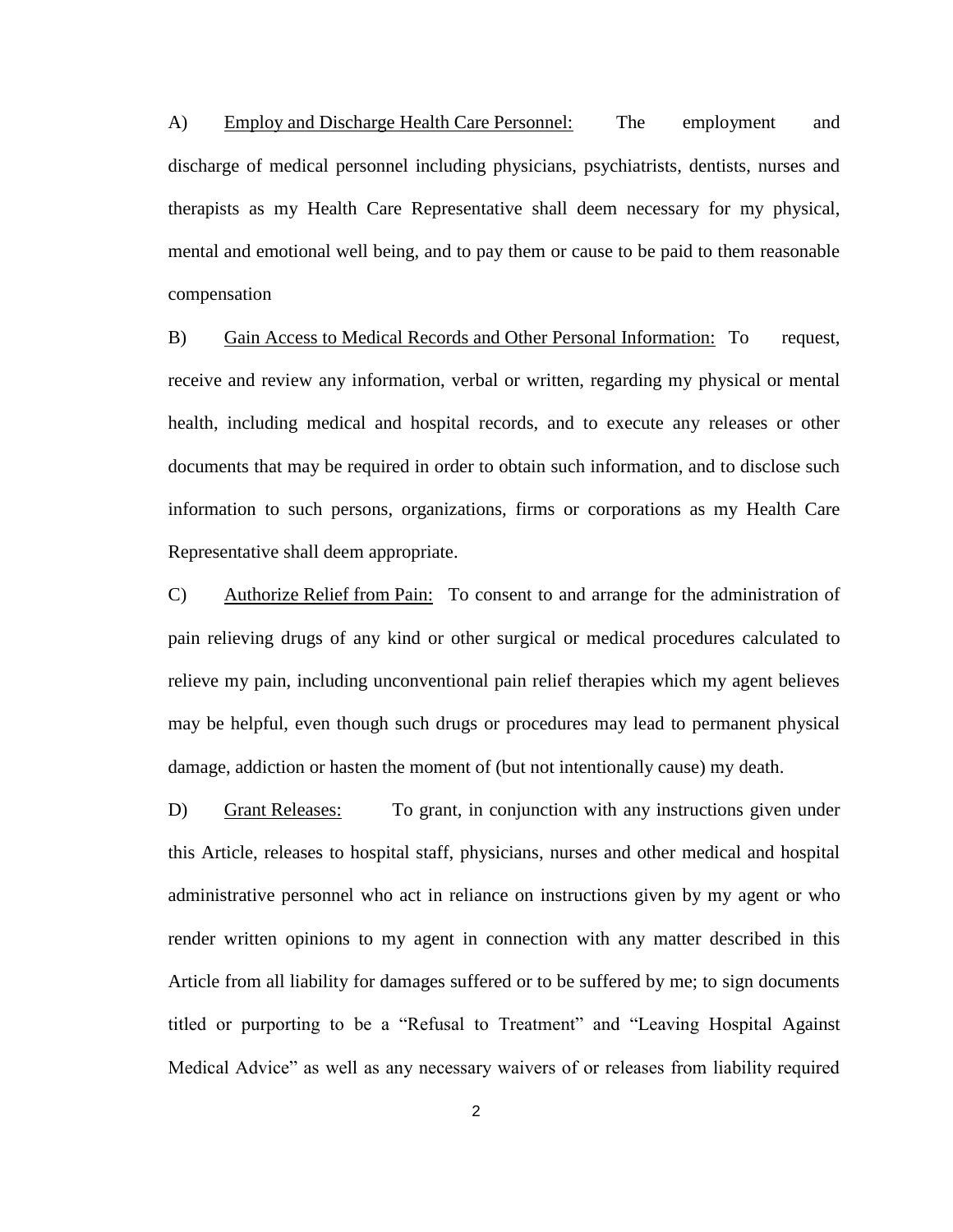by a hospital or physician to implement my wishes regarding medical treatment or nontreatment.

E) Provide for My Residence: To make all necessary arrangements for me at any hospital, hospice, nursing home, convalescent home or similar establishment and to assure that all my essential needs are provided for at such a facility.

F) Provide for Companionship: To provide for such companionship for me as will meet my needs and preferences at a time when I am disabled or otherwise unable to arrange for such companionship myself.

G) Make Advance Funeral Arrangements: To make advance arrangements of my funeral and burial, including the purchase of a burial plot and marker, and such other related arrangements as my Health Care Representative shall deem appropriate, if I have not already done so myself.

H) Coordination with Advance Directive for Health Care: To give or withhold consent to any medical procedures, tests or treatment in accordance with the provisions of my Advance Directive for Health Care executed by me simultaneously herewith.

#### **III Nomination of Representative as Guardian**

To the extent that I am permitted by law to do so, I hereby nominate my Health Care Representative to serve as my guardian, conservator or in any similar representative capacity, and if I am not permitted by law to so nominate, then I request in the strongest possible terms that any court of competent jurisdiction which may receive and be asked to act upon a petition by any person to appoint a guardian, conservator or similar representative for me, give the greatest possible weight to this request.

3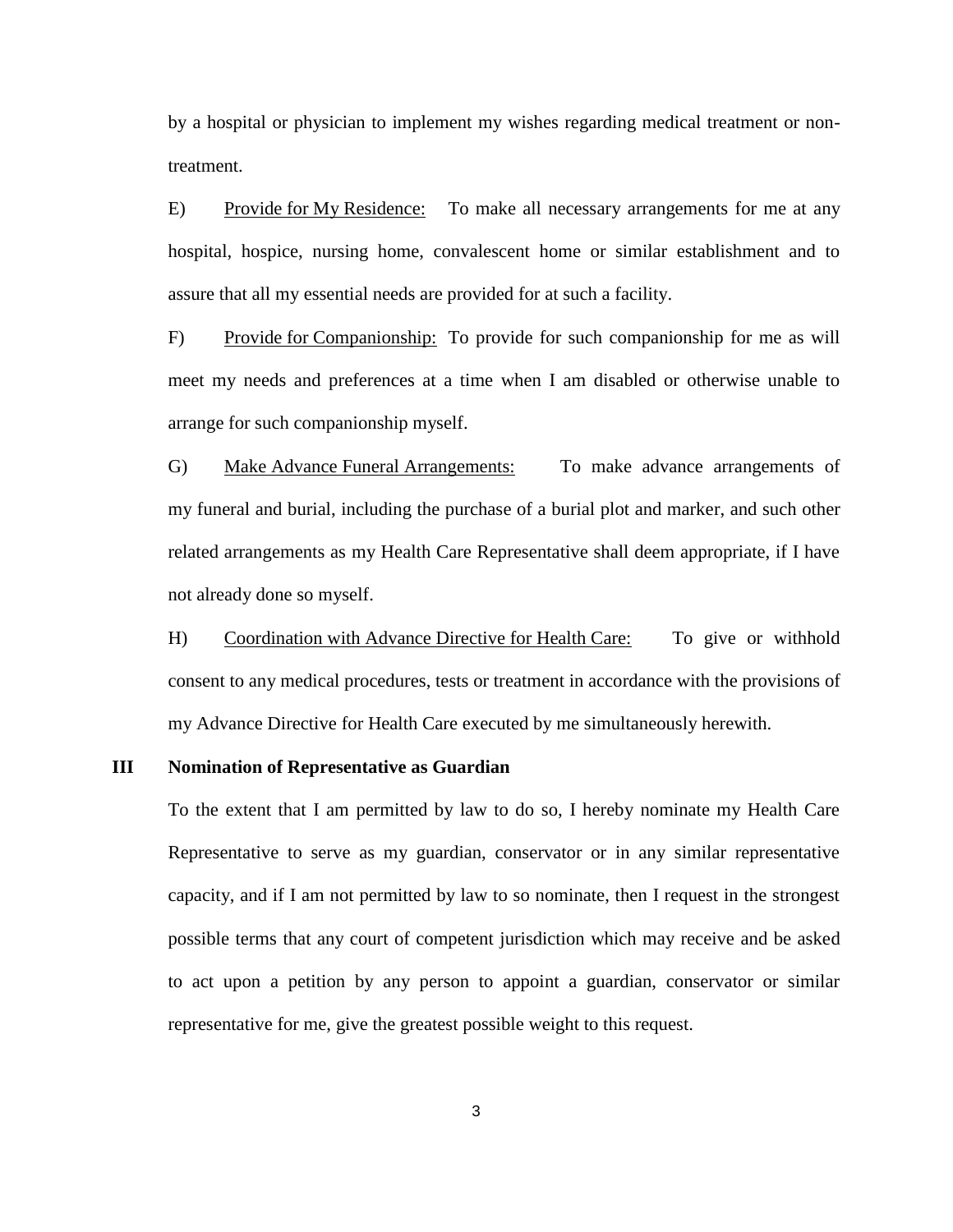## **IV Permission to Legally Enforce**

I hereby authorize my Health Care Representative to seek on my behalf and at my expense:

A) A declaratory judgment from any court of competent jurisdiction interpreting the validity of this document or any of the acts authorized by this document, but such declaratory judgment shall not be necessary in order for my Health Care Representative to perform any act authorized by this document; or

- B) A mandatory injunction requiring compliance with my Health Care Representative's instructions by any person obligated to comply with instructions so given; or
- C) Actual and punitive damages against any person obligated to comply with instructions given by my Health Care Representative who negligently or willfully fails or refuses to follow such instructions.

## **V Reimbursement of Costs**

My Health Care Representative shall be entitled to reimbursement for all reasonable costs and expenses actually incurred and paid on my behalf under any provision of this document but my Health Care Representative shall not be entitled to compensation for services rendered hereunder. My Health Care Representative shall render bills for all costs incurred in the exercise of the powers granted in this document to the individual then serving under my Durable Power of Attorney for Property or to any person responsible for the payment of my debts.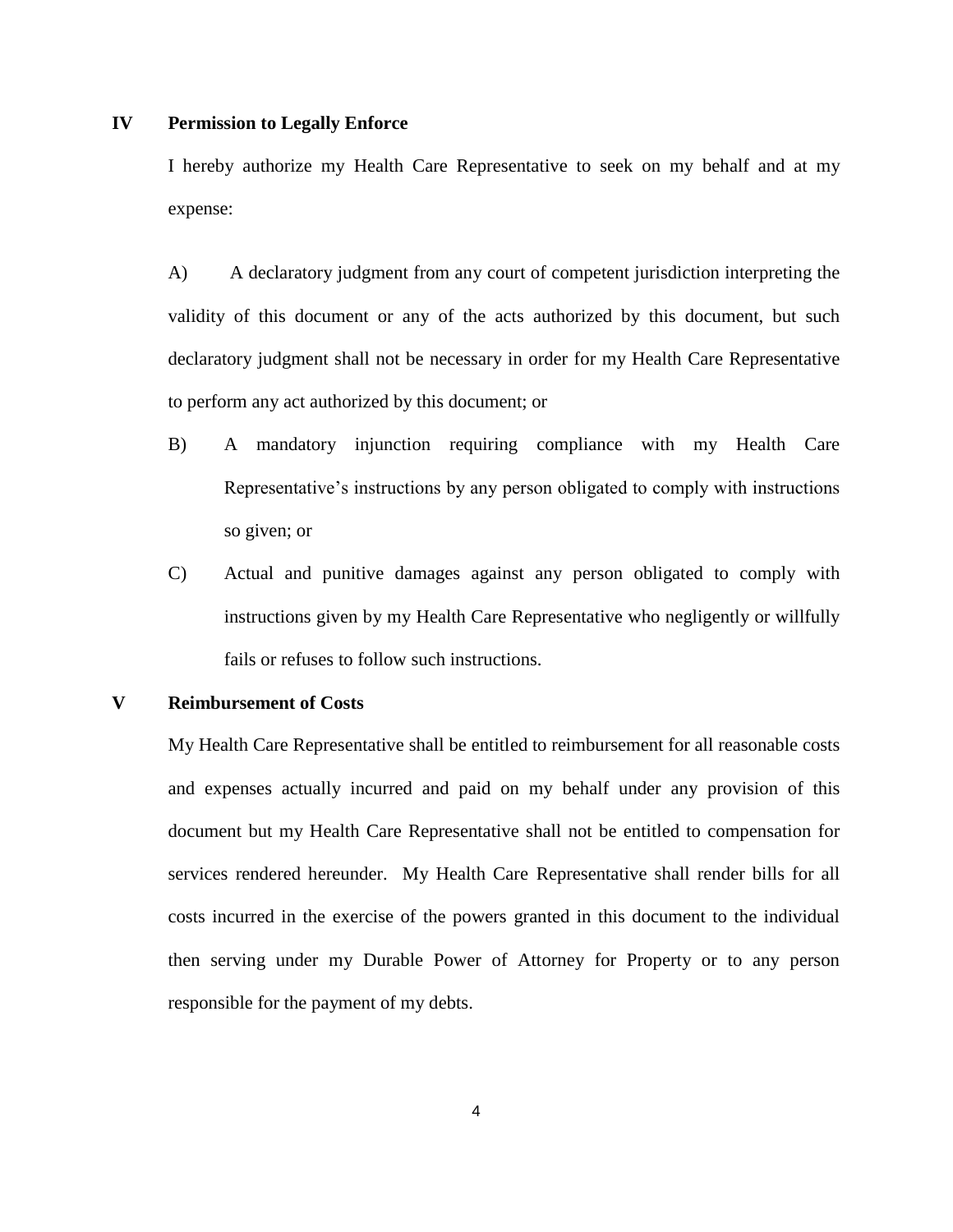## **VI Third Party Reliance**

Third parties may rely upon the representations of my Health Care Representative as designated herein as to all matters relating to any power granted to him or her, and no person who may act in reliance upon the representations of my Health Care Representative shall incur any liability to me, my estate or to the Health Care Representative as a result of permitting him or her to exercise any power as set forth herein. Any third party may rely on a duly executed counterpart of this document or a copy certified by an attorney at law of the State of New Jersey to be a true copy of the original hereof, as fully and completely as if such third party had received the original of this document.

#### **VII Disability of Principal**

The power to exercise the authority herein conferred shall not be affected by disability of the principal. Pursuant to N.J.S.A. 42:2B-B, a principal shall be under a disability if he or she is unable to manage his or her property and affairs effectively for reasons such as mental illness, mental deficiency, physical illness or disability, advanced age, chronic use of drugs, chronic intoxication, confinement, detention by a foreign power or disappearance.

#### **VIII HIPAA Provisions**

I intend for my Health Care Representative to be treated as I would be with respect to my rights regarding the use and disclosure of my individually identifiable health information or other medical records. This release authority applies to any information governed by the Health Insurance Portability and Accountability Act of 1996 (a/k/a HIPAA), 42 USC 1320d and 45 CFR 160-164. I authorize: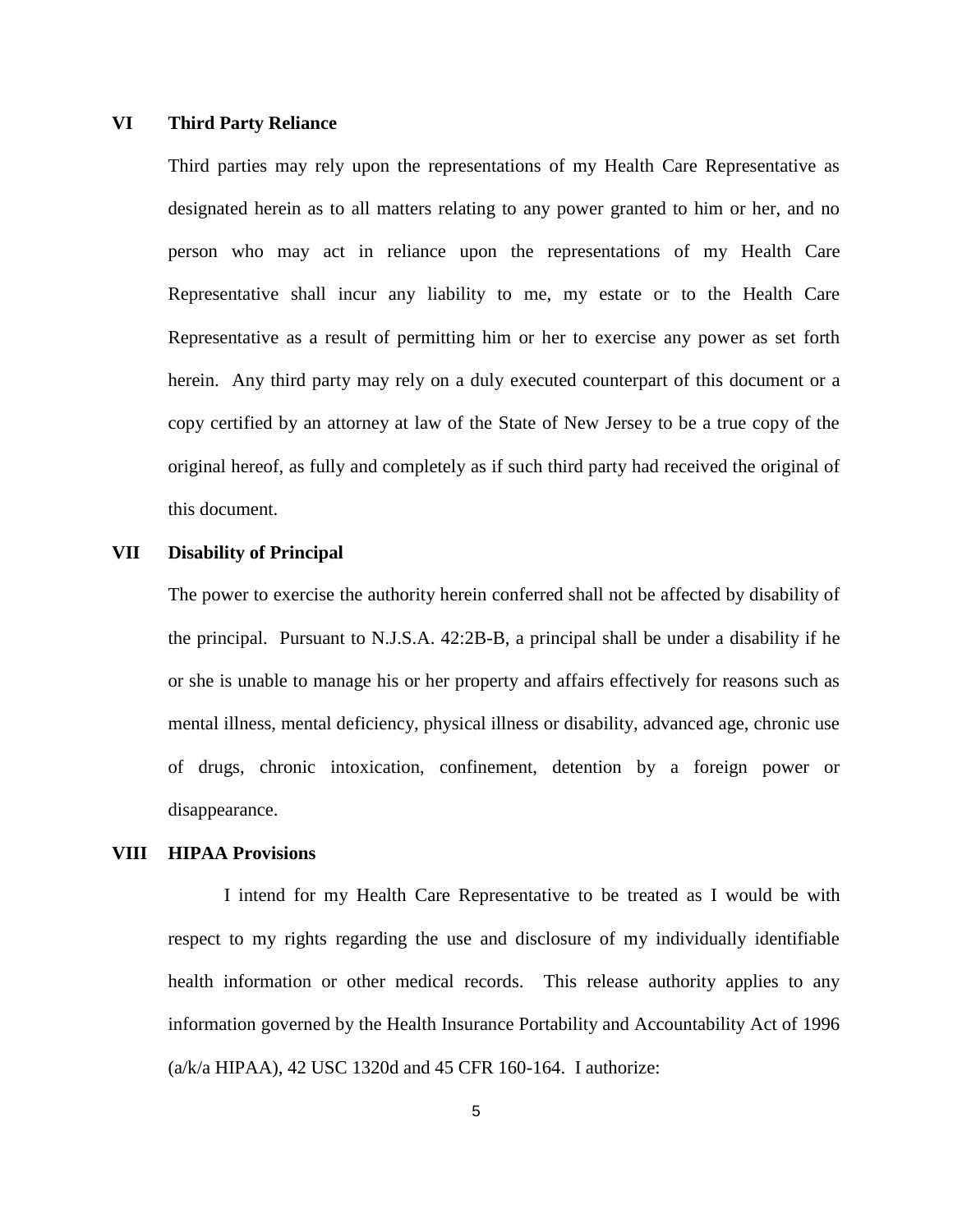1) Any physician, health-care professional, dentist, health plan, hospital, clinic, laboratory, pharmacy or other covered health care provider, any insurance company and the Medical Information Bureau Inc. or other health-care clearinghouse that has provided treatment or services to me or that has paid for or is seeking payment from me for such services.

2) To give, disclose and release to my Health Care Representative, without restriction, all of my individually identifiable health information and medical records regarding any past, present or future medical or mental health condition, to include all information relating to the diagnosis and treatment of HIV/AIDS, sexually transmitted diseases, mental illness and drug or alcohol abuse. The authority given my Health Care Representative shall supersede any prior agreement that I may have made with my health care providers to restrict access to or disclosure of my individually identifiable health information. The authority given my Health Care Representative has no expiration date and shall expire only if I revoke the authority in writing and deliver it to my health care provider.

- **IX Construction** Should legislation or regulations be enacted after the execution of this Appointment of Health Care Representative, then this document shall, to the extent necessary to make it valid and enforceable, be interpreted so as to comply with such future legislation or regulations in the manner which most closely approximates my wishes.
	- 1) The titles and captions contained in this article are for convenience only and should not be read to affect the meaning of any provision.
	- 2) Should any provision in this document be declared invalid or unenforceable, the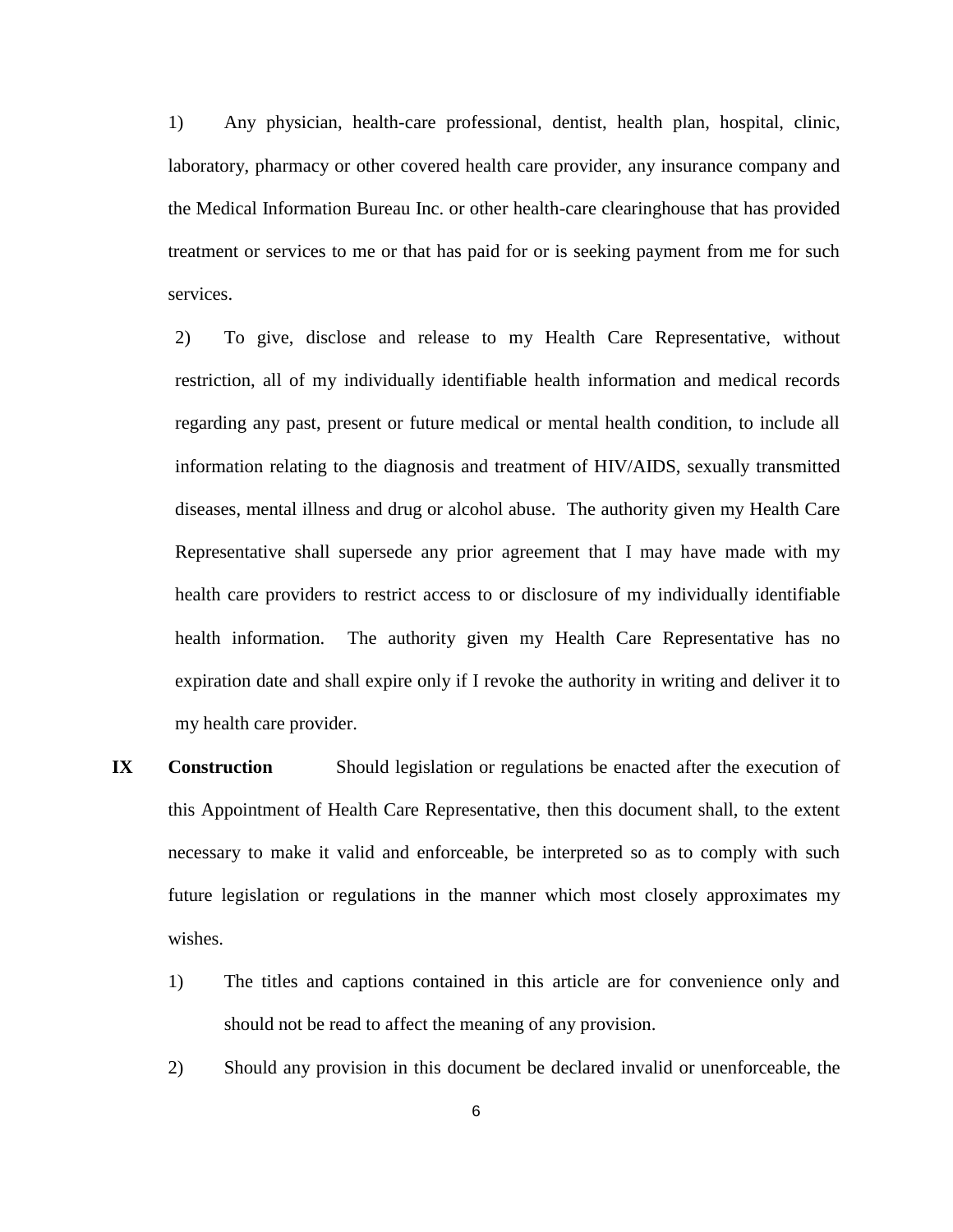remaining provisions shall not be affected so long as they can be applied in a manner to carry out my wishes as set forth herein.

3) This document is executed in New Jersey and should be interpreted in accordance with the laws of New Jersey. I recognize, however, that I may be ill in another state whose laws may differ from the laws of New Jersey. In such event, I direct and request that the laws of New Jersey apply to the extent possible. Where this is not possible, I direct that the laws of such other state be interpreted as closely as possible to conform with my wishes.

**IN WITNESS WHEREOF**, I have executed this instrument as my free and voluntary act and deed this day of , 2015.

**XXX**

# **STATE OF NEW JERSEY ) ) SS.: COUNTY OF MORRIS )**

I, XXX superson is sign my name to this instrument this day of , 2015, and being first duly sworn do hereby declare to the undersigned authority that I sign and execute this instrument willingly, that I execute it as my free and voluntary act for the purposes therein expressed, and that I am eighteen (18) years of age or older, of sound mind and under no constraint or undue influence.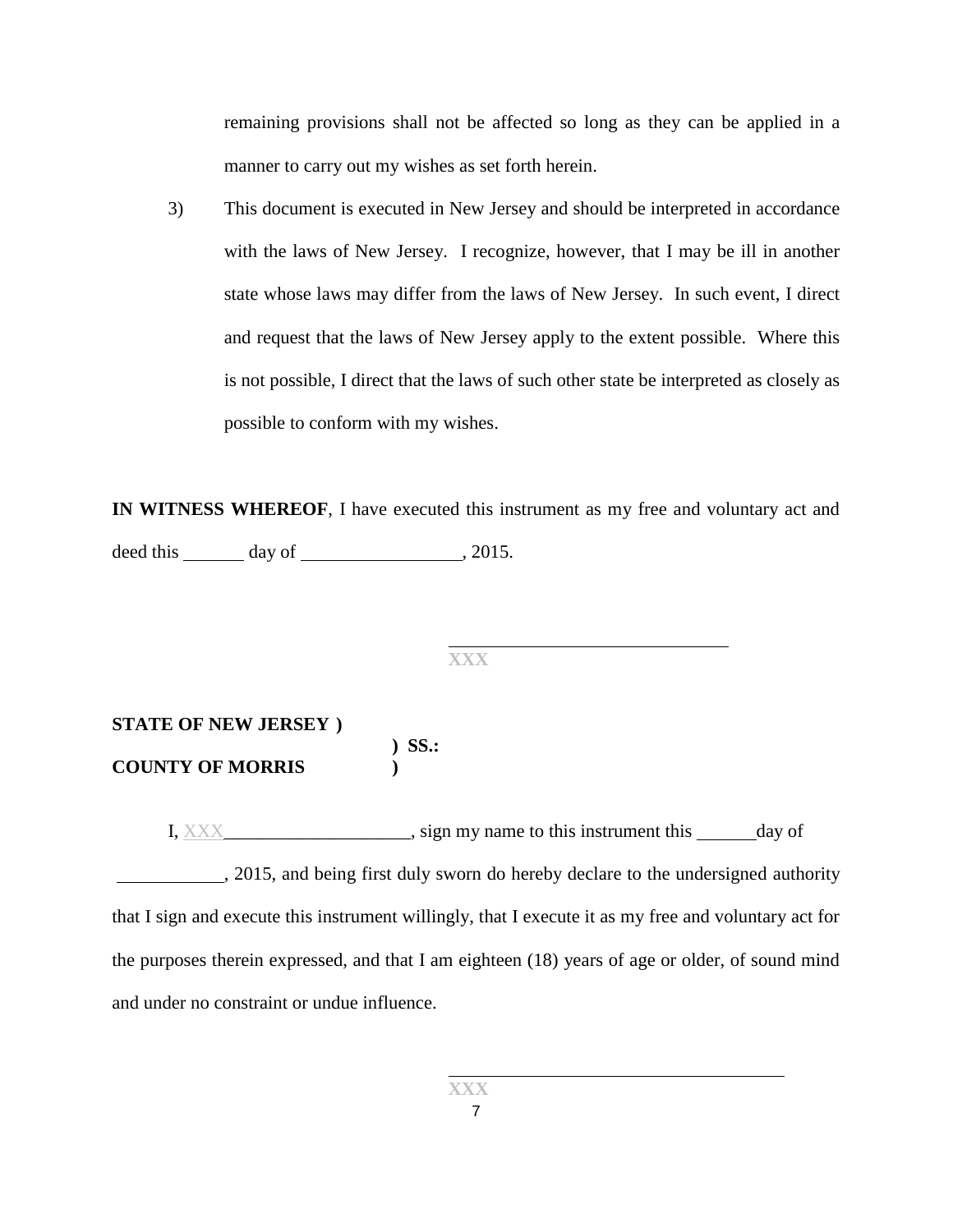## **Witness Statement.**

Signed, sealed, published and declared by the said  $\overline{XXX}$  \_\_\_\_\_\_\_\_\_\_\_\_\_\_\_\_\_ in the presence of the undersigned, who at his or her request, in his or her presence, and in the presence of each other, all being present at the time, have hereunto subscribed our names as witnesses after the said XXX\_\_\_\_\_\_\_\_\_\_\_\_\_\_\_\_\_\_\_\_ had signed the same date last above written. We, the witnesses, being first duly sworn do each hereby declare to the undersigned authority that the said XXX\_\_\_\_\_\_\_\_\_\_\_\_\_\_\_\_\_\_\_\_\_\_\_ signed and executed this instrument and that he or she signs it willingly and that each of us states that in the presence and hearing of the said XXX\_\_\_\_\_\_\_\_\_\_\_\_\_\_\_\_, he or she hereby signs this instrument as witness to XXX\_\_\_\_\_\_\_\_\_\_\_\_\_\_\_\_\_\_\_\_\_\_\_\_\_\_ signing and that to the best of our knowledge he or she is eighteen (18) years of age or older, of sound mind and under no constraint or undue influence.

Witness Name (print)

Witness Signature Witness Address

Witness Name (print)

Witness Signature Witness Address